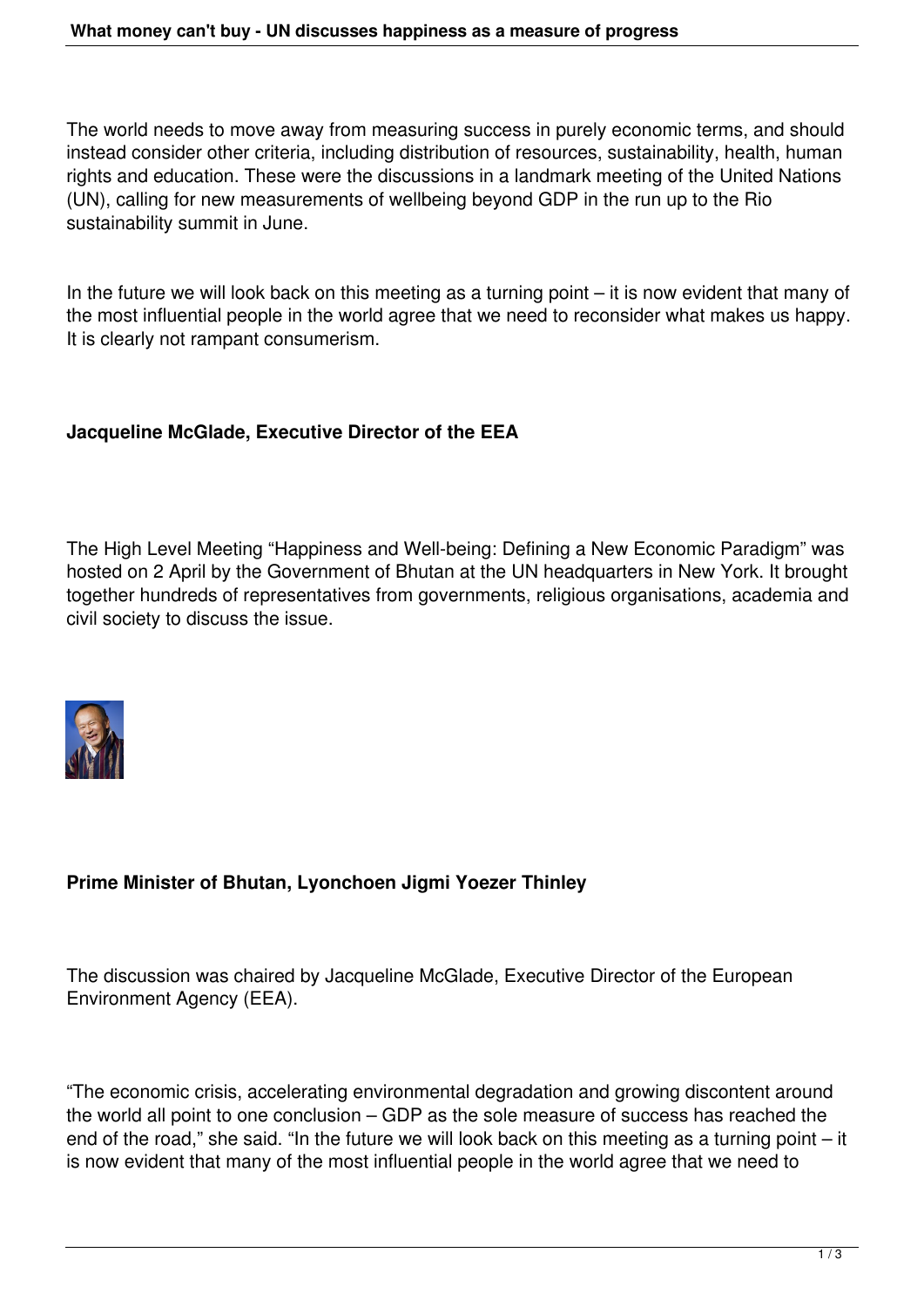reconsider what makes us happy. It is clearly not rampant consumerism."

Many environmental analyses carried out by the EEA underline the importance of breaking the link between environmental damage and economic growth if we are to achieve continued prosperity, without destroying the natural systems that sustain us. The EEA is also working on alternative approaches to measuring progress, such as valuing the services provided by ecosystems which are essential to human wellbeing.

Speaking at the meeting, Secretary-General of the UN Ban Ki-Moon said: "We need an outcome from Rio+20 that says that happiness and well-being are measured in more than gross national income — and that they are fundamental goals in themselves."

## **What makes us happy?**

Like Bhutan, Costa Rica often tops lists of the happiest countries and is an exemplar of environmental protection. In a keynote address, President Laura Chinchilla described Costa Rica's development of democratic institutions, education, environmental conservation and justice as major milestones in their success. "I represent a country that, despite its modest resources, has managed to continually improve the quality of life of its people," she said.

India's Environment Minister Jayanthi Natarajan also stated her support for the idea that "human development should be based in equal measure on material progress, social inclusion, cultural life and living in harmony with nature." Japanese minister Joe Nakano noted that "happiness is not proportional to economic wealth" in his country.

Several sessions over the course of the meeting aimed to define the different elements of happiness, outlining a vision which Nobel Laureate Joseph Stiglitz called "a new economic paradigm". In addition to psychological and physical wellbeing, panellists discussed elements of ecological sustainability, efficient resource use and equitable distribution of resources.

## **Happiness and Rio+20**